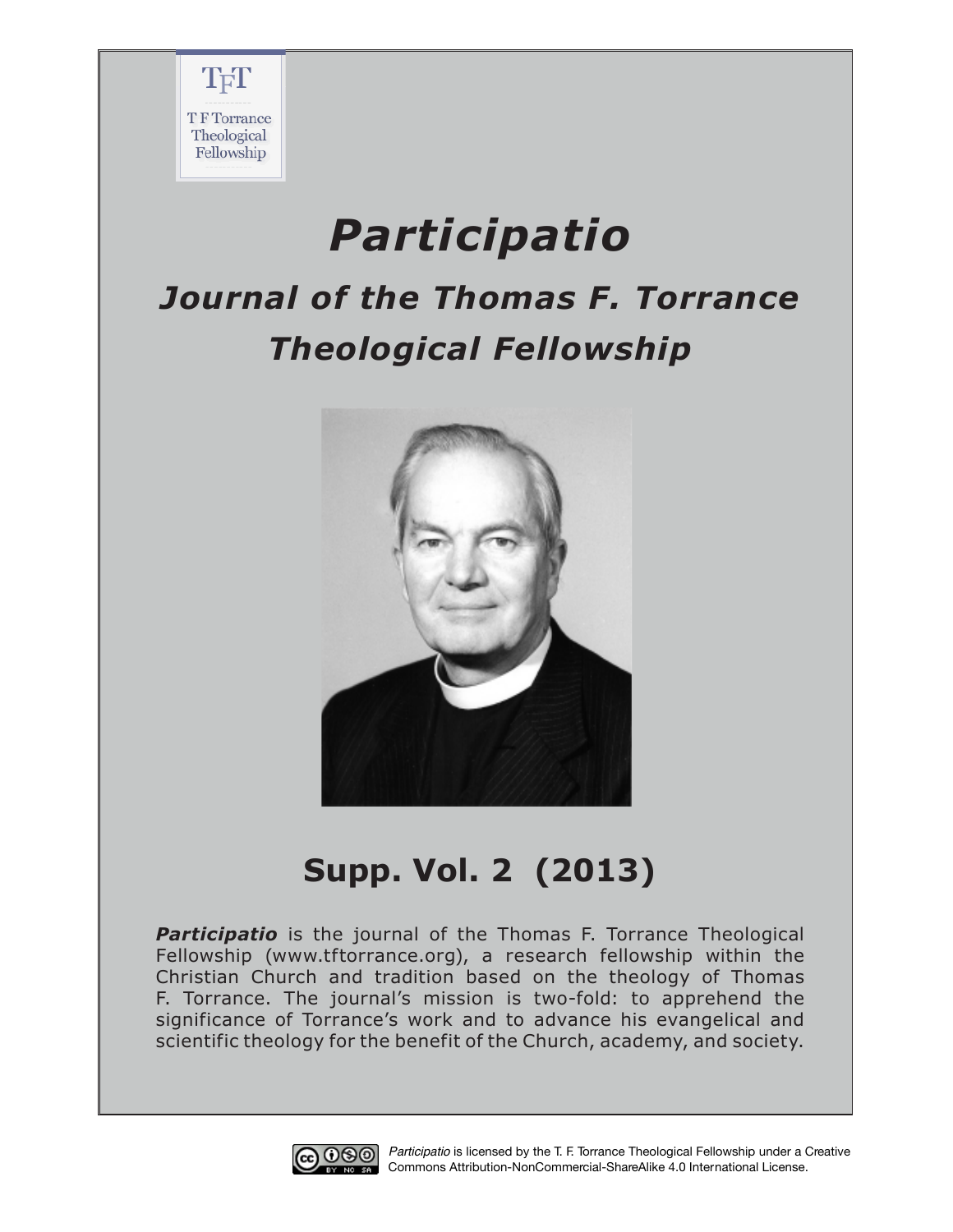**Participatio: The Journal of the Thomas F. Torrance Theological Fellowship** is published as an annual, peer-reviewed, online journal. Researchers interested in engaging the theology of T.F. Torrance may submit manuscripts in accordance with the policies specifed below. Contributions from diverse disciplines and perspectives will be encouraged to explore the wide-ranging signifcance of Torrance's legacy. Occasional miscellaneous issues will include paper presentations and responses from the annual conference, book reviews, etc. For more information see www.tftorrance.org

#### **POLICIES FOR MANUSCRIPT SUBMISSION:**

1. Electronic submission of articles (using a Microsoft Word attachment) should be sent to the Editor: todd\_speidell@tftorrance.org (please do not submit a manuscript that has been previously published or is being considered for publication by another journal).

2. PLEASE USE THE TEMPLATE ON THIS WEBSITE TO CONFORM TO THE FOLLOWING SETTINGS:

A. Use Verdana 11 font (or 10 for indented quotations and footnotes),

1.5 spacing (including between paragraphs), and American spelling and placement of punctuation.

- B. Include a title page:
	- i. title of the article;
	- ii. your name and highest degree;
	- iii. institutional affiliation and position;
	- iv. electronic mail address.

C. Include headers with your name and an abbreviated title, and centered page numbers as footers.

D. Include an abstract of 100-200 words and a total approximate range of 5,000-10,000 words.

E. Use footnotes rather than endnotes.

3. All submitted manuscripts will be acknowledged promptly and processed as quickly as possible.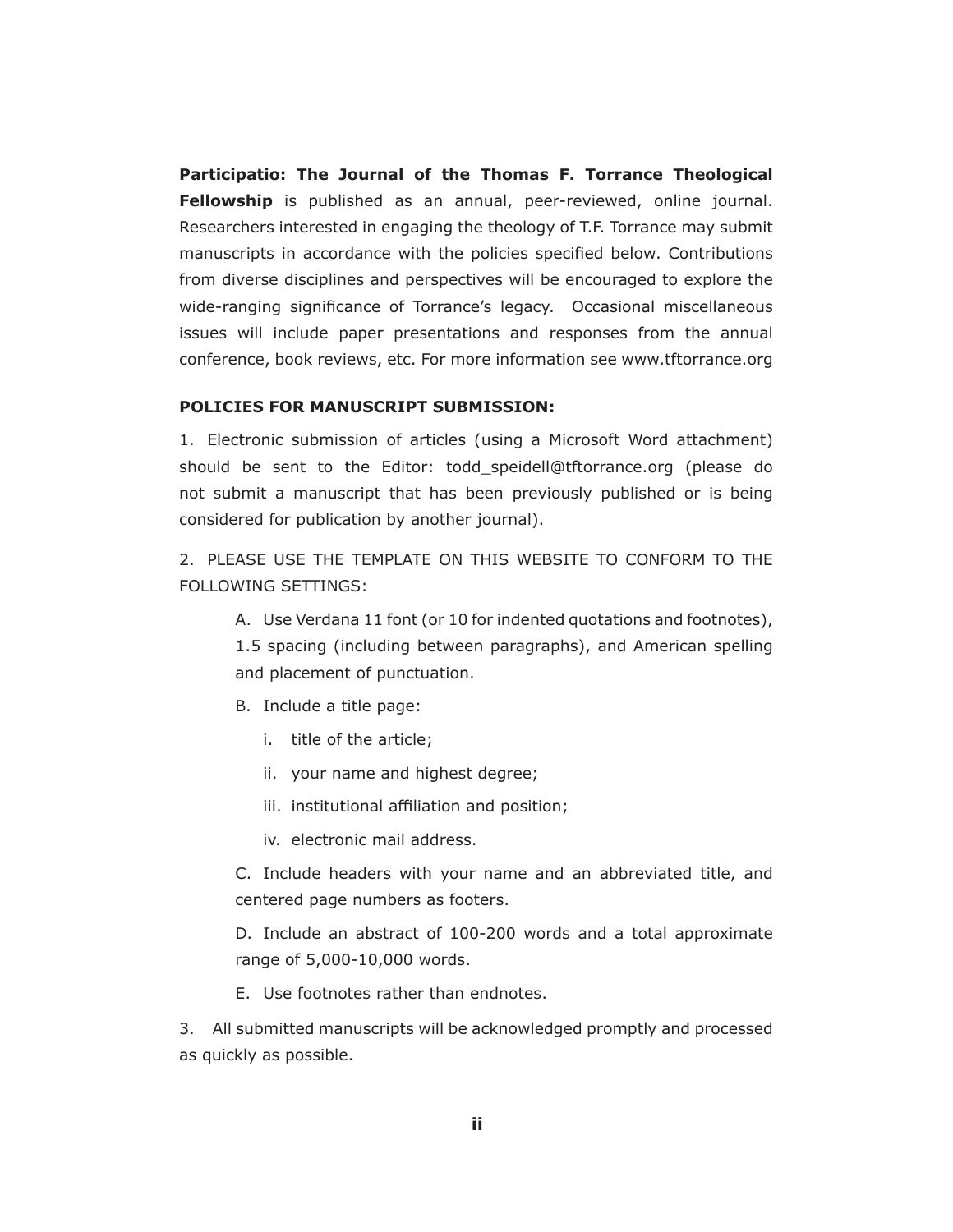| Editor:                   | Todd Speidell (todd_speidell@tftorrance.org) |
|---------------------------|----------------------------------------------|
| <b>Associate Editors:</b> | Matthew Baker, Myk Habets, Bob Walker        |
| <b>Copy Editors:</b>      | Ben Taylor, Bobby Grow                       |
| <b>Production Editor:</b> | Jock Stein                                   |

**Editorial Board:** Matthew Baker (Fordham University, NY), Elmer Colyer (University of Dubuque Theological Seminary, IA), Ivor Davidson (University of St Andrews, Scotland), Gary Deddo (InterVarsity Press, IL), George Dragas (Holy Cross Greek Orthodox School of Theology, MA), David Fergusson (New College, Edinburgh, Scotland), Eric Flett (Eastern University, PA), Michael Gibson (Vanderbilt University, TN), Myk Habets (Carey Baptist College, New Zealand), Trevor Hart (University of St Andrews, Scotland), Alasdair Heron (University of Erlangen, Germany), George Hunsinger (Princeton Theological Seminary, NJ), Christian Kettler (Friends University, KS), Paul Molnar (St. John's University, NY), Thomas Noble (Nazarene Theological Seminary, Kansas City, MO and Nazarene Theological College, Manchester, England), Andrew Purves (Pittsburgh Theological Seminary, PA), Joel Scandrett (Wheaton College, IL), Alan Torrance (University of St Andrews, Scotland), Robert Walker (University of Edinburgh, Scotland).

#### **Executive Committee**

| President:          | Chris Kettler (kettler@friends.edu)          |
|---------------------|----------------------------------------------|
| Co-Vice President:  | Gary Deddo (gdeddo@ivpress.com)              |
| Co-Vice President:  | Joel Scandrett (joelscandrett@sbcglobal.net) |
| Treasurer:          | Michael Gibson (mgibson@ivpress.com)         |
| Member at Large:    | Paul D. Molnar (molnarp@stjohns.edu)         |
| Ex officio Members: | Elmer Colyer (ecolyer@dbg.edu)               |
|                     | Todd Speidell (Participatio Editor)          |

©2013 *Participatio: Journal of the Thomas F. Torrance Theological Fellowship* ISSN: 1932-9571

**All rights reserved.** No part of this publication may be reproduced or transmitted in any form or by any means, electronic or mechanical, including photocopying, recording, or by an information storage or retrieval system, without permission in writing from the publisher. For information contact Todd Speidell, Editor (todd\_speidell@tftorrance.org).